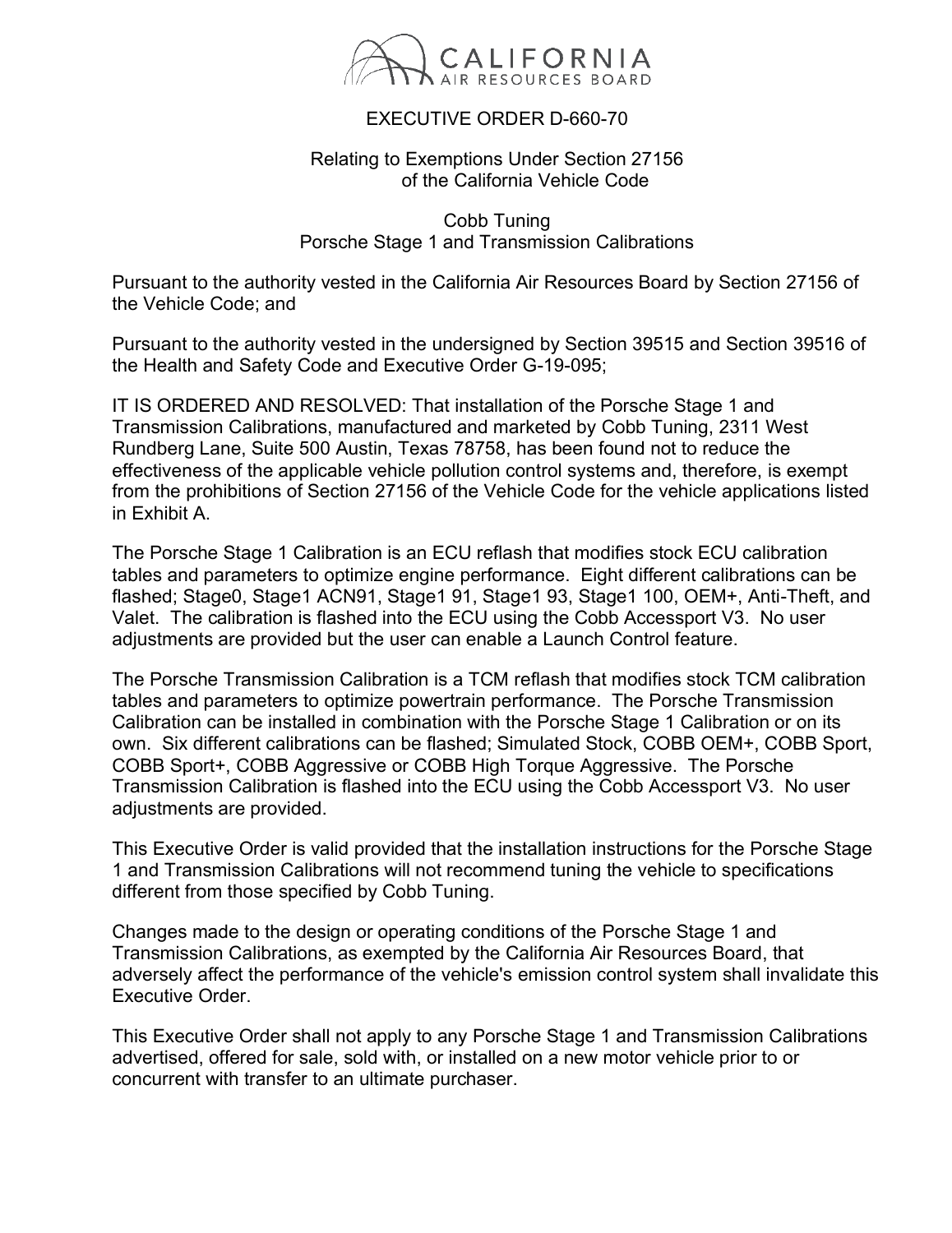Marketing of the Porsche Stage 1 and Transmission Calibrations using any identification other than those shown in this Executive Order or marketing of the Porsche Stage 1 and Transmission Calibrations for an application other than those listed in this Executive Order shall be prohibited unless prior approval is obtained from the California Air Resources Board.

This Executive Order does not constitute any opinion as to the effect the use of the Porsche Stage 1 and Transmission Calibrations may have on any warranty either expressed or implied by the vehicle manufacturer.

Exemption of the Porsche Stage 1 and Transmission Calibrations shall not be construed as an exemption to sell, offer for sale, or advertise any component of the assembly as individual devices.

This Executive Order is granted based on information submitted by Cobb Tuning, including emissions test data.

The California Air Resources Board reserves the right in the future to review this Executive Order and the exemption provided herein to assure that the exempted add-on or modified part continues to meet the standards and procedures of Title 13, California Code of Regulations, Section 2222, et seq.

THIS EXECUTIVE ORDER DOES NOT CONSTITUTE A CERTIFICATION, ACCREDITATION, APPROVAL, OR ANY OTHER TYPE OF ENDORSEMENT BY THE CALIFORNIA AIR RESOURCES BOARD OF ANY CLAIMS OF THE APPLICANT CONCERNING ANTI-POLLUTION BENEFITS OR ANY ALLEGED BENEFITS OF THE PORSCHE STAGE 1 AND TRANSMISSION CALIBRATIONS.

No claim of any kind, such as "Approved by the California Air Resources Board", may be made with respect to the action taken herein in any advertising or other oral or written communication.

Violation of any of the above conditions shall be grounds for revocation of this order. The order may be revoked only after a ten-day written notice of intention to revoke the order, in which period the holder of the order may request in writing a hearing to contest the proposed revocation. If a hearing is requested, it shall be held within ten days of receipt of the request and the order may not be revoked until a determination is made after the hearing that grounds for revocation exist.

Executed on this  $\frac{3}{4}$  day of January 2022.

Allen Lyons, Chief Emissions Certification and Compliance Division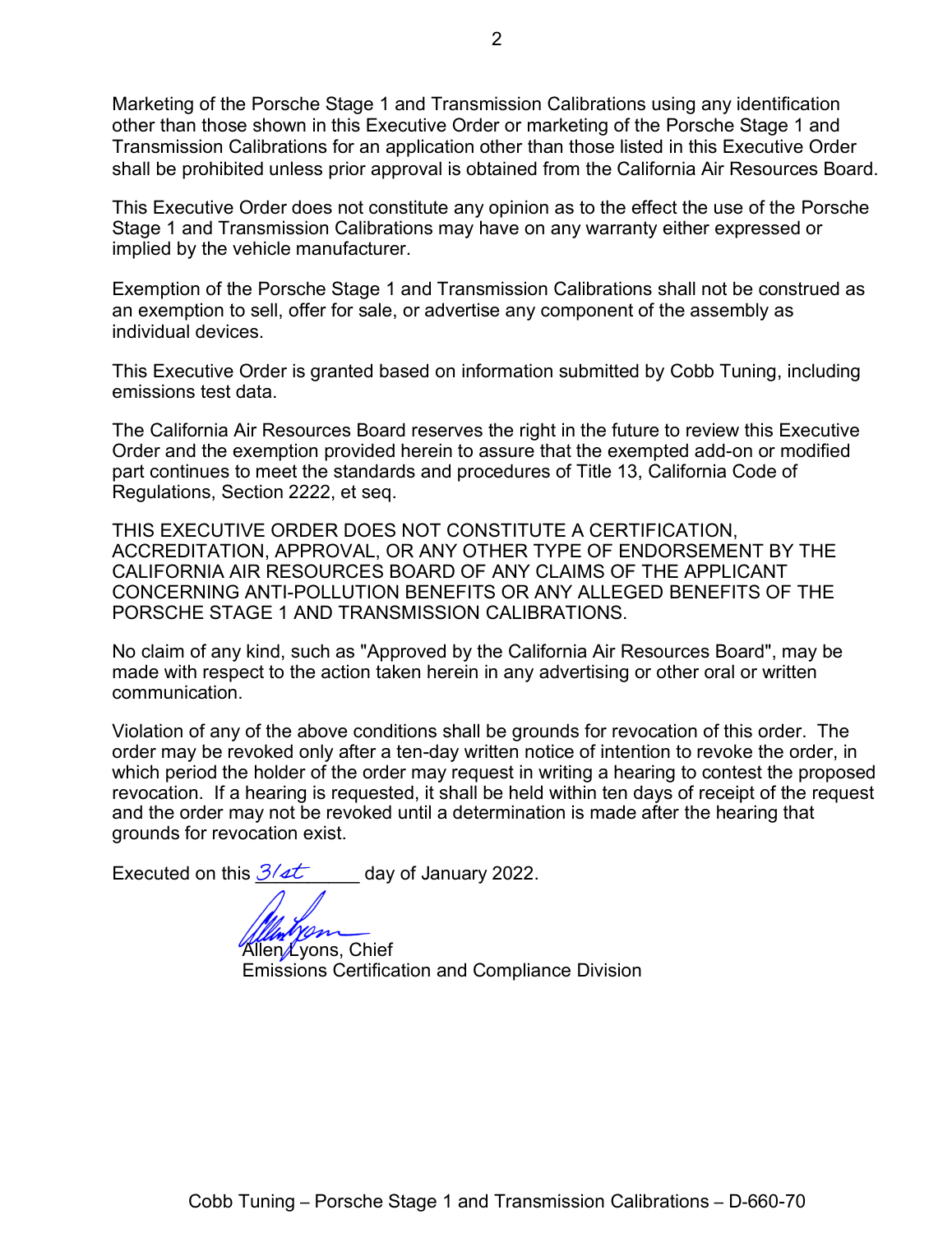| <b>Accessport Part Number</b> | <b>Model Year</b> | <b>Model</b>      | <b>Engine</b><br><b>Size</b> | <b>Transmission</b> |
|-------------------------------|-------------------|-------------------|------------------------------|---------------------|
| AP3-POR-011                   | 2017-2019         | 911 Carrera       | 3.0 <sub>L</sub>             | Manual              |
| AP3-POR-011-PDK               | 2017-2019         | 911 Carrera       | 3.0L                         | Auto                |
| AP3-POR-011-PDK-UPDATE        | 2017-2019         | 911 Carrera       | 3.0 <sub>L</sub>             | Auto                |
| AP3-POR-011                   | 2017-2019         | 911 Carrera 4     | 3.0L                         | Manual              |
| AP3-POR-011-PDK               | 2017-2019         | 911 Carrera 4     | 3.0L                         | Auto                |
| AP3-POR-011-PDK-UPDATE        | 2017-2019         | 911 Carrera 4     | 3.0 <sub>L</sub>             | Auto                |
| AP3-POR-011                   | 2017-2019         | 911 Carrera 4 GTS | 3.0L                         | Manual              |
| AP3-POR-011-PDK               | 2017-2019         | 911 Carrera 4 GTS | 3.0 <sub>L</sub>             | Auto                |
| AP3-POR-011-PDK-UPDATE        | 2017-2019         | 911 Carrera 4 GTS | 3.0 <sub>L</sub>             | Auto                |
| AP3-POR-011                   | 2017-2019         | 911 Carrera 4S    | 3.0 <sub>L</sub>             | Manual              |
| AP3-POR-011-PDK               | 2017-2019         | 911 Carrera 4S    | 3.0 <sub>L</sub>             | Auto                |
| AP3-POR-011-PDK-UPDATE        | 2017-2019         | 911 Carrera 4S    | 3.0L                         | Auto                |
| AP3-POR-011                   | 2017-2019         | 911 Carrera GTS   | 3.0 <sub>L</sub>             | Manual              |
| AP3-POR-011-PDK               | 2017-2019         | 911 Carrera GTS   | 3.0L                         | Auto                |
| AP3-POR-011-PDK-UPDATE        | 2017-2019         | 911 Carrera GTS   | 3.0 <sub>L</sub>             | Auto                |
| AP3-POR-011                   | 2017-2019         | 911 Carrera S     | 3.0L                         | Manual              |
| AP3-POR-011-PDK               | 2017-2019         | 911 Carrera S     | 3.0 <sub>L</sub>             | Auto                |
| AP3-POR-011-PDK-UPDATE        | 2017-2019         | 911 Carrera S     | 3.0L                         | Auto                |
| AP3-POR-011                   | 2018-2019         | 911 Carrera T     | 3.0 <sub>L</sub>             | Manual              |
| AP3-POR-011-PDK               | 2018-2019         | 911 Carrera T     | 3.0L                         | Auto                |
| AP3-POR-011-PDK-UPDATE        | 2018-2019         | 911 Carrera T     | 3.0 <sub>L</sub>             | Auto                |
| AP3-POR-004                   | 2002-2005         | 911 GT2           | 3.6L                         | Manual              |
| AP3-POR-001                   | 2008-2009         | 911 GT2           | 3.6L                         | Manual              |
| AP3-POR-001                   | 2011              | 911 GT2 RS        | 3.6L                         | Manual              |
| AP3-POR-012                   | 2018-2019         | 911 GT2RS         | 3.8L                         | Auto                |
| AP3-POR-012-PDK               | 2018-2019         | 911 GT2RS         | 3.8L                         | Auto                |
| AP3-POR-012-PDK-UPDATE        | 2018-2019         | 911 GT2RS         | 3.8L                         | Auto                |
| AP3-POR-011                   | 2017-2019         | 911 Targa 4       | 3.0L                         | Manual              |
| AP3-POR-011-PDK               | 2017-2019         | 911 Targa 4       | 3.0 <sub>L</sub>             | Auto                |
| AP3-POR-011-PDK-UPDATE        | 2017-2019         | 911 Targa 4       | 3.0 <sub>L</sub>             | Auto                |
| AP3-POR-011                   | 2017-2019         | 911 Targa 4 GTS   | 3.0 <sub>L</sub>             | Manual              |
| AP3-POR-011-PDK               | 2017-2019         | 911 Targa 4 GTS   | 3.0 <sub>L</sub>             | Auto                |
| AP3-POR-011-PDK-UPDATE        | 2017-2019         | 911 Targa 4 GTS   | 3.0 <sub>L</sub>             | Auto                |
| AP3-POR-011                   | 2017-2019         | 911 Targa 4S      | 3.0 <sub>L</sub>             | Manual              |
| AP3-POR-011-PDK               | 2017-2019         | 911 Targa 4S      | 3.0 <sub>L</sub>             | Auto                |
| AP3-POR-011-PDK-UPDATE        | 2017-2019         | 911 Targa 4S      | 3.0 <sub>L</sub>             | Auto                |
| AP3-POR-004                   | 2001-2005         | 911 Turbo         | 3.6L                         | Manual              |
| AP3-POR-004                   | 2001-2005         | 911 Turbo         | 3.6L                         | Auto                |
| AP3-POR-001                   | 2007-2009         | 911 Turbo         | 3.6L                         | Manual              |
| AP3-POR-001                   | 2007-2009         | 911 Turbo         | 3.6L                         | Auto                |
| AP3-POR-002                   | 2010-2012         | 911 Turbo         | 3.8L                         | Manual              |
| AP3-POR-002                   | 2010-2013         | 911 Turbo         | 3.8L                         | Auto                |
| AP3-POR-002-PDK               | 2010-2013         | 911 Turbo         | 3.8L                         | Auto                |
| AP3-POR-002-PDK-UPDATE        | 2010-2013         | 911 Turbo         | 3.8L                         | Auto                |

Exhibit A